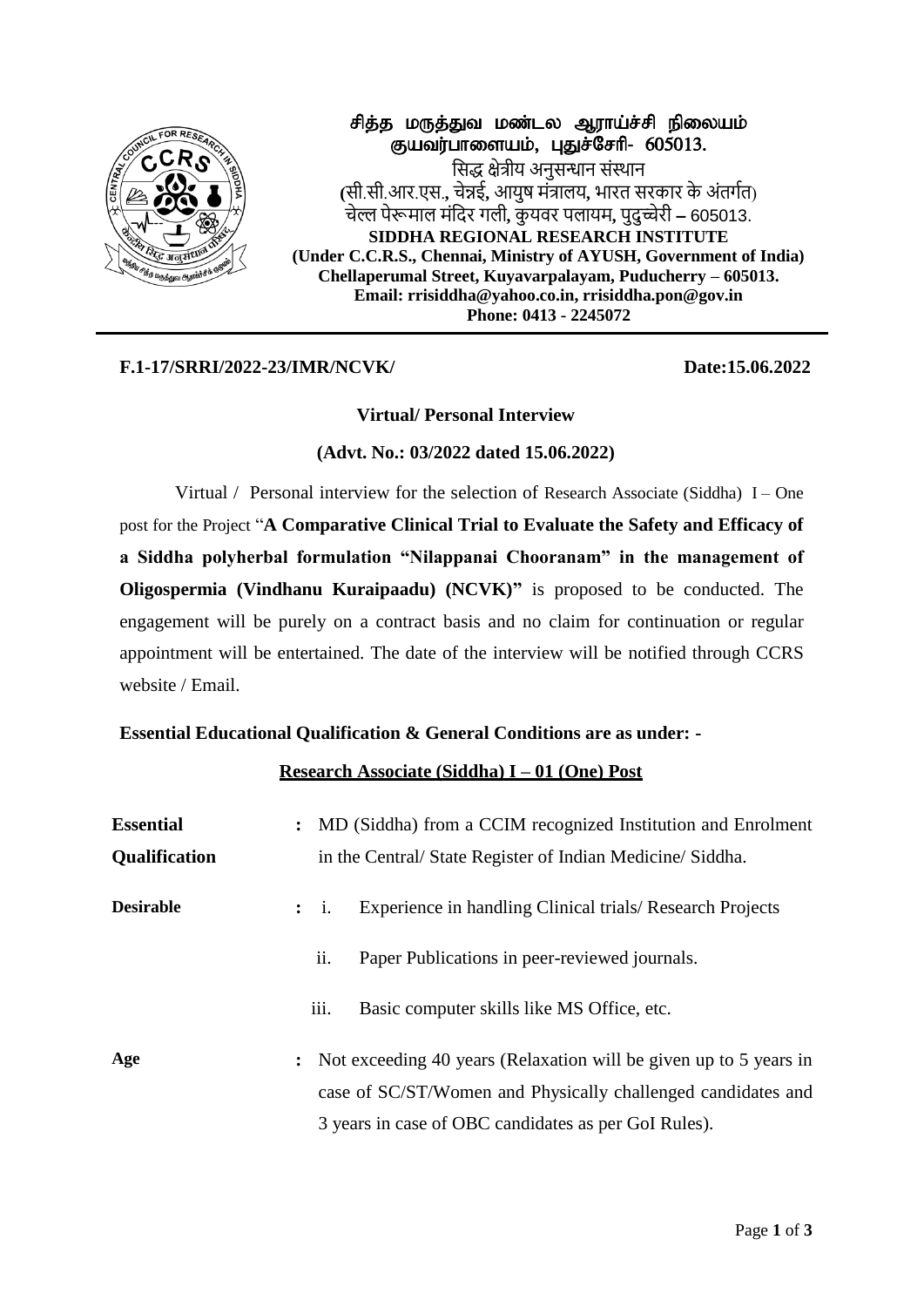| <b>Remuneration</b> | $\therefore$ Rs. 47,000 +18% HRA (Consolidated)                    |
|---------------------|--------------------------------------------------------------------|
| Period of the       | : Initially for a period of 1 year with subsequent extension based |
| <b>Project</b>      | on the performance maximum up to 2 years or till completion of     |
|                     | the project, whichever is earlier.                                 |

**Place of Posting : Siddha Regional Research Institute, Puducherry.** 

## **How to Apply**

The filled-in application along with self-attested certificates/documents (Scanned copies) must be sent to the email address **recruitments.srripdy@gmail.com** with cc to **rrisiddha.pon@gov.in.** All the attachments are required in PDF only. Hard copies of the same also need to be sent by post to:

The Research Officer (S) S III & I/c

Siddha Regional Research Institute

Chellaperumal Street, Kuyavarpalayam

Puducherry-605013

## **Last date of submission of application: 05.07.2022 - 5:00 pm**

## **Instructions to the candidates:**

- **1.** CV/ Resume will not be accepted. The application should be in the prescribed format only along with all required documents**. If otherwise, applications would be summarily rejected.**
- 2. Candidates should enclose self-attested photocopies of educational qualification, research experience, and other testimonials along with filled application.
- 3. The crucial date for determining the age limit shall be the last date of application.
- 4. All posts are on contractual basis for the specified duration offered. The engagement period may be renewed after the given duration subject to satisfactory performance and project requirements.